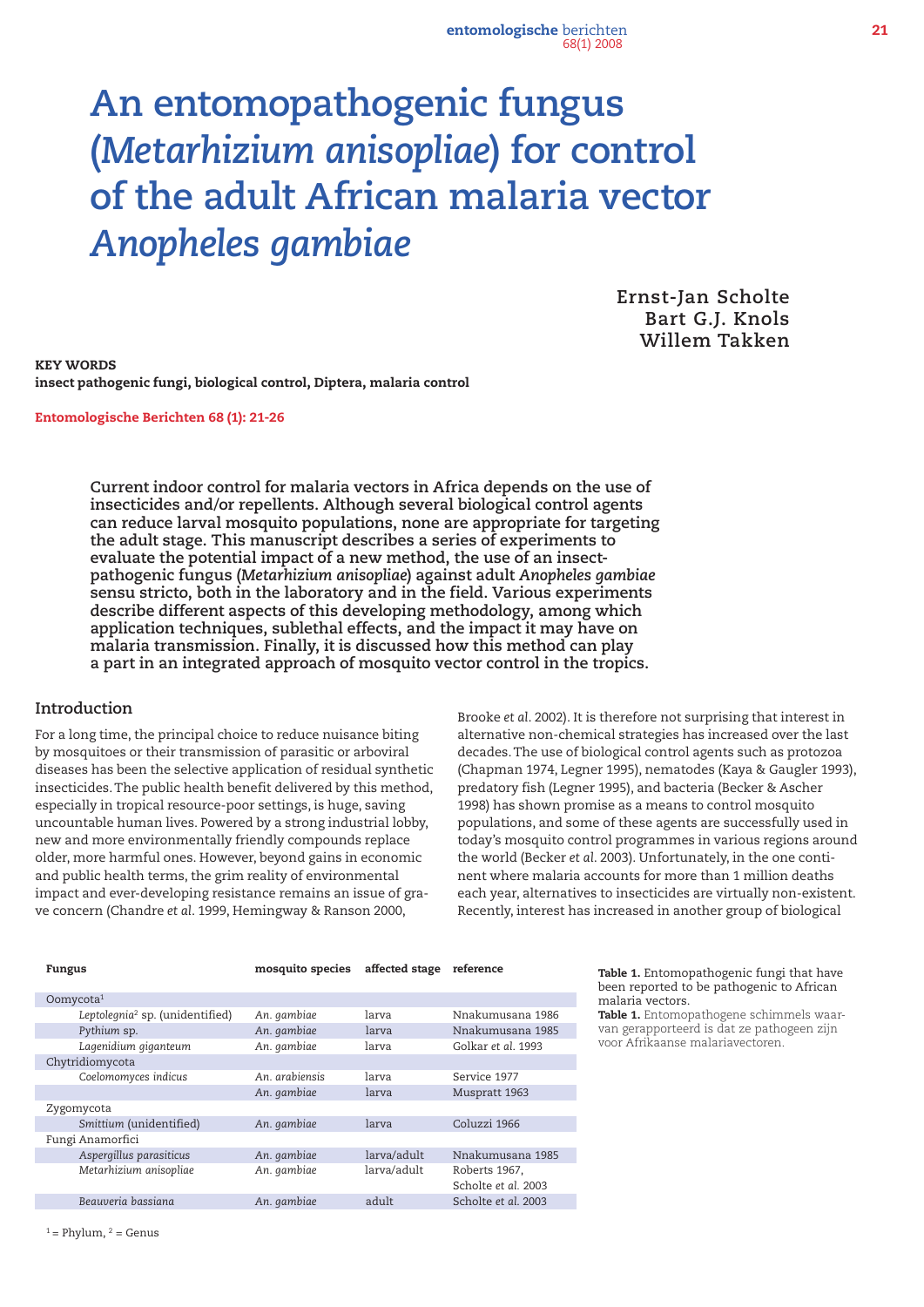

1. *Metarhizium anisopliae*, sporulating from a cadaver of the African malaria mosquito *Anopheles gambiae* s.s*.* The green-whitish colour is caused by millions of conidia, produced by conidiogenous cells forming on hyphae growing out of the deceased mosquito. Photo: E-J Scholte (source: Knols & Thomas 2006).

1. *Metarhizium anisopliae*, sporulerend op een dood exemplaar van de Afrikaanse malariamug *Anopheles gambiae* s.s. De groenwitachtige kleur wordt veroorzaakt door miljoenen conidiën, die geproduceerd worden door conidiogene cellen, groeiend op de schimmelhyphen uit de dode mug.

control agents that opens up perspectives for vector control in Africa: fungi (Scholte *et al*. 2003a,b, 2004a,b, 2005, 2006, Blanford *et al*. 2005,Thomas *et al*. 2005, Knols & Thomas 2006).

Many entomopathogenic fungi have proven to be pathogenic to mosquitoes (Scholte *et al*. 2004b), and some of them have also been found in African malaria vectors (table 1).This list is likely to become much longer if fungal pathogens of the malaria vector *Anopheles gambiae* Giles sensu stricto are specifically being searched for in the field, and other fungi will be tested on this vector in the laboratory.While successful mosquito vector control in Africa is currently based on controlling adult mosquitoes, the vast majority of mosquitocidal fungi is aquatic and may only be used to control the aquatic stages of the insects. However, recent progress has been made in using anamorphic entomopathogenic fungi (Deuteromycetes) for controlling adult African mosquitoes (Scholte *et al*. 2003a,b, 2004a,b, 2005, Blanford *et al*. 2005).These fungi have a distinct advantage over the biological control agents mentioned above, in that they do not need to be ingested to infect and kill the insects – infection takes place through physical contact of the infective propagules (conidia) with the insect cuticle. As such, the contamination method is similar to conventional indoor residual spraying with insecticides. It is generally accepted that the use of these insect-pathogenic fungi, such as *Metarhizium anisopliae*, as a myco-insecticide is not harmful to the environment (Zimmermann 1993, Strasser *et al*. 2000), nor to humans.This was illustrated by the fact that in 2003, an *M. anisopliae* isolate (strain F52) was granted registration by the U.S. Environmental Protection Agency to be used against insect pests.The dossier stated that, after thorough (eco)toxicological testing, no harm is expected to be caused to humans or the environment (EPA 2003, Kanzok & Jacobs-Lorena 2006).

## **General life cycle of deuteromycetous entomopathogenic fungi**

Deuteromycetous fungi are a group of fungi of which no sexual stage has been reported. Several insect pathogenic fungal genera such as *Beauveria*, *Fusarium* and *Metarhizium* belong to this group.The life cycle of entomopathogenic deuteromycetous fungi starts with conidia that attach to, germinate on, and penetrate the insect cuticle. Once in the haemocoel, the mycelium

grows throughout the host, forming hyphal bodies called blastospores. Death of the insect is often due to a combination of the action of fungal toxins, physical obstruction of blood circulation, nutrient depletion and/or invasion of organs. After the host has died, hyphae usually emerge from the cadaver and, under suitable abiotic conditions, conidia are produced on the exterior of the host (figure 1).These are then dispersed by wind or water (Goettel & Inglis 1997).

# **First screening of candidate fungi**

In order to obtain a suitable fungal candidate for controlling *An. gambiae* s.s., a search for mosquitocidal Deuteromycetes was conducted in Western Kenya (Scholte *et al*. 2003b). Four insectpathogenic fungi were isolated.Three species were isolated from dead insects: *Beauveria bassiana* and *Fusarium* sp. from the stemborer *Busseola fusca* (Fuller), and an *M. anisopliae* strain from the white fly *Trialeurodes vaporariorum* (Westwood); one *M. anisopliae* isolate was found in a soil sample. A fifth fungus (*M. anisopliae* isolate ICIPE 30) was provided by the International Centre of Insect Physiology and Ecology (ICIPE), Nairobi, Kenya (courtesy N.K. Maniania). Unformulated conidia of these fungi were screened for their virulence against adult *An. gambiae* s.s. mosquitoes. Survival analysis (Kaplan Meier) showed that survival of mosquitoes that were infected with either one of the five fungi was significantly lower than that of the control group, although virulence varied between fungi (figure 2) (Scholte *et al*. 2003b). Mean infection percentages are depicted in table 2. From this initial fungal screening experiment, the hyphomycete *M. anisopliae* isolate ICIPE 30 proved to be the most virulent for *An. gambiae*, and subsequent experiments were carried out using this isolate.

# **Development of standard infection methodology**

For contamination of adult mosquitoes with fungal conidia of a known concentration, a standard protocol was developed similar to screening of residual pesticides on mosquitoes: a filter paper was impregnated on one side with a known concentration of conidia, formulated with an 8% adjuvant vegetable oil suspended in 0.05% Tween-80 and dried slowly during 48 hrs at room temperature.The paper was rolled up and inserted into a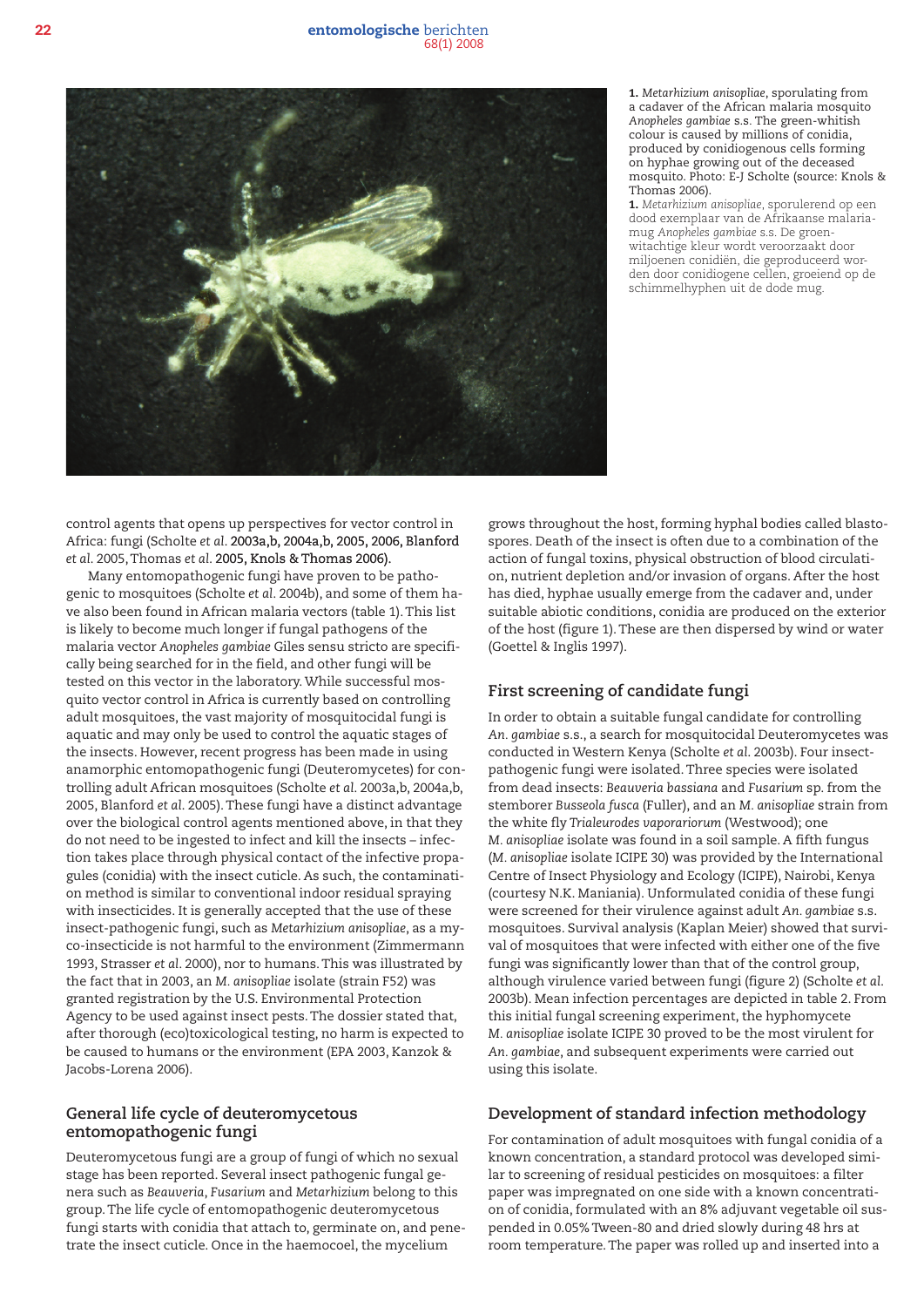#### entomologische berichten 23 68(1) 2008



2. Survival curves (fitted on Gompertz survival distribution) of adult mosquitoes (*Anopheles gambiae* s.s.) infected with various entomopathogenic fungi (source: Scholte *et al*. 2003).

2. Overleving (geplot op de 'Gompertz-overlevingsverdeling') van volwassen *Anopheles gambiae* s.s., geïnfecteerd met verschillende soorten entomopathogene schimmels.

Table 2. Infectivity and pathogenicity of various fungal species to adult *Anopheles gambiae* s.s. mosquitoes (source: Scholte *et al.* 2003). Table 2. Mate van besmettelijkheid en ziekteverwekkend vermogen van enkele schimmelsoorten tegen volwassen stadia van *Anopheles gambiae*  s.s. muggen.

| Fungus                      | % Infected<br>$\pm$ SE <sup>1</sup> | $LT_{50}$ ± SE<br>(days) | Grouping <sup>2</sup><br>$LT_{50}$ |
|-----------------------------|-------------------------------------|--------------------------|------------------------------------|
| control                     |                                     | $8.80 \pm 0.66$          | $\mathsf{A}$                       |
| M. anisopliae (soil-sample) | $46.5 \pm 3.6$                      | $5.87 \pm 0.77$          | B                                  |
| Fusarium sp.                | $79.0 \pm 4.3$                      | $4.48 \pm 0.21$          | B C                                |
| B. bassiana                 | $81.7 \pm 0.9$                      | $3.49 \pm 0.29$          | C                                  |
| M. anisopliae (white fly)   | $83.0 \pm 3.4$                      | $4.71 \pm 0.55$          | B C                                |
| M. anisopliae (ICIPE 30)    | $88.7 \pm 3.3$                      | $3.39 + 0.37$            | C                                  |

<sup>1</sup>SE: Standard error of the mean,  ${}^{2}LT_{50}$  values without letters in common are significant at p<0.05



3. Survival curves (fitted on Gompertz distribution), from the second experiment on blood-feeding propensity, and proportions (± SE) of *M. anisopliae*-infected female *An. gambiae* s.s. that took blood meals, as calculated from the mosquitoes alive at the time when each successive blood meal was due (source: Scholte *et al*. 2006). 3. Overleving (geplot op de 'Gompertz-overlevingsverdeling'), uit het tweede experiment dat de neiging tot bloedvoeden onderzocht, en de relatieve aantallen (± SE) van *M. anisopliae*-geïnfecteerde vrouwelijke *An. gambiae* s.s. die een bloedmaaltijd namen, berekend op basis van de aantallen muggen die een volgende bloedmaaltijd namen.

glass cylinder in such a way that the side containing conidia was the surface on which mosquitoes would rest once inserted in the glass cylinder. Subsequent laboratory experiments on female *An. gambiae* s.s. showed that a dose of 1.6 x 1010 conidia/m2 resulted in infection percentages between 83.7 and 97.7, and  $LT<sub>50</sub>$ -values (i.e., the time it takes for 50% of a group to die) ranging from 3.2 to 5.9 days, while uninfected females lived up to 31 days with LT<sub>50</sub>s between 9.9 and 18.5 days (Scholte *et al.*) 2003a, 2004a).This dosage was considered suitable for field application, because the expected infection proportions in targeted mosquitoes were high, and the quantities of required conidia were of an acceptable magnitude.

## **Fungal infection effects on blood-feeding and fecundity of mosquitoes**

In addition to causing significant mortality, *M. anisopliae* is known to cause reductions in feeding and fecundity in a range of insects. Since a change in blood-feeding propensity of malaria vectors could have important implications regarding malaria transmission, we investigated whether blood feeding of *An. gambiae* s.s. was also affected by infection with *M. anisopliae*

|                      | <b>Treatment</b>      |                       |                       |  |
|----------------------|-----------------------|-----------------------|-----------------------|--|
| Gonotrophic cycle    | Control               | Low fungal dosage     | High fungal dosage    |  |
| $\mathbf{1}$         | $50.97 \pm 4.17$ (34) | $50.13 \pm 2.72$ (56) | $70.31 \pm 4.79$ (29) |  |
| $\overline{2}$       | $65.09 \pm 5.80$ (32) | $64.31 \pm 5.56$ (39) | $36.65 \pm 10.1$ (23) |  |
| 3                    | $71.53 \pm 7.27$ (32) | $58.29 \pm 7.13$ (28) | $31.69 \pm 9.89$ (16) |  |
| $\overline{4}$       | $80.96 \pm 6.90$ (27) | $58.22 \pm 8.93$ (23) | $24.80 \pm 18.3$ (5)  |  |
| $\overline{5}$       | $6.33 \pm 9.87$ (18)  | $44.91 \pm 14.3$ (11) | $40.00 \pm 13.3$ (2)  |  |
| 6                    | $59.23 \pm 14.2$ (13) | $54.89 \pm 15.6$ (9)  | (2)<br>$\Omega$       |  |
|                      | $51.67 \pm 22.6$ (3)  | $19.60 \pm 6.53$ (5)  | (2)<br>$\Omega$       |  |
| 8                    | $\Omega$              | 0                     | $\Omega$              |  |
| average <sup>*</sup> | $65.55 \pm 2.96$      | $54.81 \pm 2.67$      | $45.48 \pm 4.70$      |  |

**Table 3.** Mean number of eggs  $(\pm$  SE) laid per blood meal, as calculated from the female mosquitoes alive at the time when oviposition was due in each gonotrophic cycle (n) (source: Scholte *et al*. 2006).

**Table 3.** Gemiddelde aantal eitjes  $(\pm SE)$  dat gelegd werd per bloedmaaltijd, berekend op grond van het aantal vrouwtjesmuggen dat levend was op het moment waarop ze, per gonotrofische cyclus, verwacht werden eitjes te leggen (n).

\*significant overall effect of fungal infection on average number of eggs per bloodmeal (ANOVA): F=9.784; p<0.001, df=2.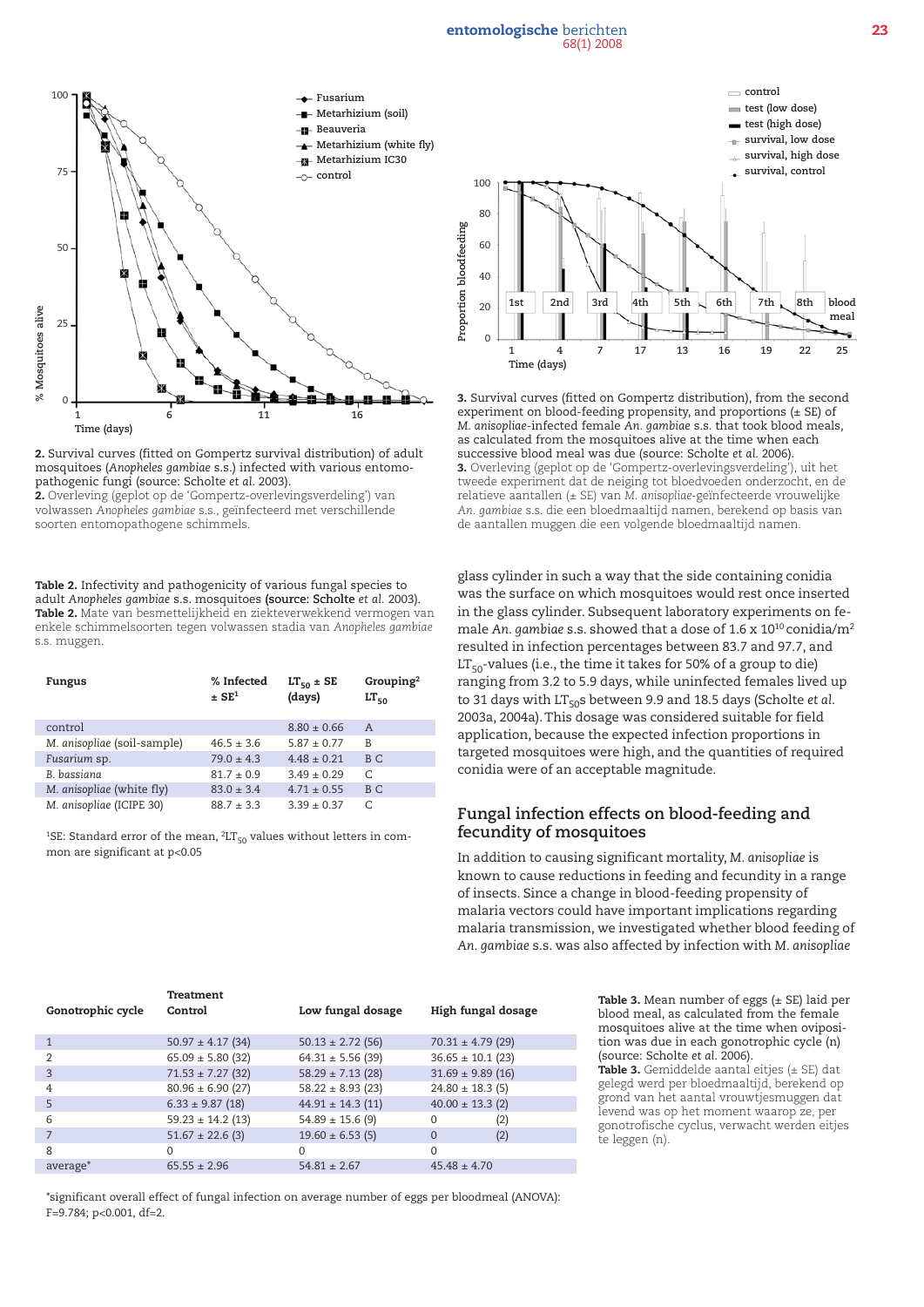24 entomologische berichten 68(1) 2008





4. (a): Position of black cloth (dotted line) impregnated with conidia of the entomopathogenic fungus *Metarhizium anisopliae* inside a Tanzanian house. (b): Blood-fed *An. gambiae* females on a *M. anisopliae*infected cloth (source: Scholte *et al.* 2005). 4. (a): De positie van de met de entomopathogene schimmel geïmpregneerde zwarte doek (gestreepte lijn) in een Tanzaniaans huis. (b): Volgezogen *An. gambiae* vrouwtjes op een *M. anisopliae*-geïmpregneerd doek.

(Scholte *et al*. 2006)*.* The mosquitoes were contaminated with either a low (1.6 x 10<sup>8</sup> conidia/m<sup>2</sup>) or a moderately high (1.6 x 10<sup>9</sup>) conidia/m2) dose of oil-formulated *M. anisopliae* conidia, and offered a single human blood meal 48, 72, or 96 hrs later to assess feeding propensity and individual blood meal size. Females infected with the low dose of conidia ingested less blood than uninfected females [3.79 ± 1.34 μg *vs.* 7.78 ± 0.99 μg hematin/ blood meal for large females (wing size  $\geq 3.1$  mm) and 2.88 ± 1.11 μg *vs.* 3.90 ± 0.82 μg hematin for small females (wing size < 3.1 mm)].This experiment also showed that females took significantly fewer blood meals than uninfected females 72 hrs after they had been contaminated.

In a second experiment, individually kept fungus-infected females were offered a blood meal every third day (to a total of eight gonotrophic cycles), and allowed to oviposit after each cycle in order to quantify feeding propensity and fecundity. After each feeding opportunity it was scored whether the



**5.** Survival of uninfected (open symbols:  $\triangle$  = females,  $\square$  = males) and *M. anisopliae*-infected (closed symbols:  $\triangle$  = females,  $\blacksquare$  = males) wild *An. gambiae* s.l. mosquitoes collected from rural Tanzanian houses (source: Scholte *et al*. 2005).

**5.** Overleving van ongeïnfecteerde (open symbolen:  $\Delta$  = vrouwtjes, ® = mannetjes) en *M. anisopliae*-geïnfecteerde (gesloten symbolen: p = vrouwtjes, n = mannetjes) wilde *An. gambiae* s.l. muggen, verzameld van huisjes in een Tanzaniaans dorp.

female had fed or not. It was found that mosquitoes, inoculated with the moderately high dose of conidia, exhibited reduced appetite (figure 3). Of the fungus-infected females, the proportion of mosquitoes taking a second blood meal was reduced with 51%.This was further reduced to 35.3% for the fourth blood meal. During eight feeding opportunities, the average number of blood meals taken by uninfected females was 4.39, against 3.40 (low dose) and 2.07 (high dose) blood meals for the fungusinfected females. Moreover, infected females produced fewer eggs per gonotrophic cycle (table 3).

### **Application in the field – can entomopathogenic fungi reduce malaria transmission?**

Fundamental to the design of malaria control programmes is a basic understanding of the relationship between malaria transmission by mosquito vector populations and malaria prevalence, incidence, morbidity and mortality. One parameter that describes the intensity of malaria transmission is the Entomological Inoculation Rate (EIR), which is the rate at which sporozoite-positive bites are received.This function expresses the importance of mosquito survival and the number of blood meals taken, reductions of which have high impact on the intensity of malaria transmission (Charlwood 1997, Charlwood *et al*. 1997, Killeen *et al*. 2000, Drakeley *et al*. 2003). In a small-scale field study in Tanzania, we placed *M. anisopliae*-impregnated cloths indoors of local houses (figure 4) (Scholte *et al*. 2005). Of all *An. gambiae* sensu lato collected in these houses, 23% were found to be infected with the fungus.The infected mosquitoes had significantly shorter life spans compared to those of noninfected ones (figure 5).  $LT_{50}$ -values were 3.70 and 3.49 days for infected males and females, respectively, and 5.88 and 9.30 days for uninfected males and females.The reductions in daily survival rates of wild *An. gambiae* s.l. and numbers of blood meals taken by *M. anisopliae*-infected females may thus have a high impact on the EIR, provided that enough mosquitoes become infected. Extensive field studies on village scale have recently begun to assess the impact of this fungus on EIR and morbidity.

Important aspects concern the system of delivering the fungus to the mosquito population, and effective coverage of the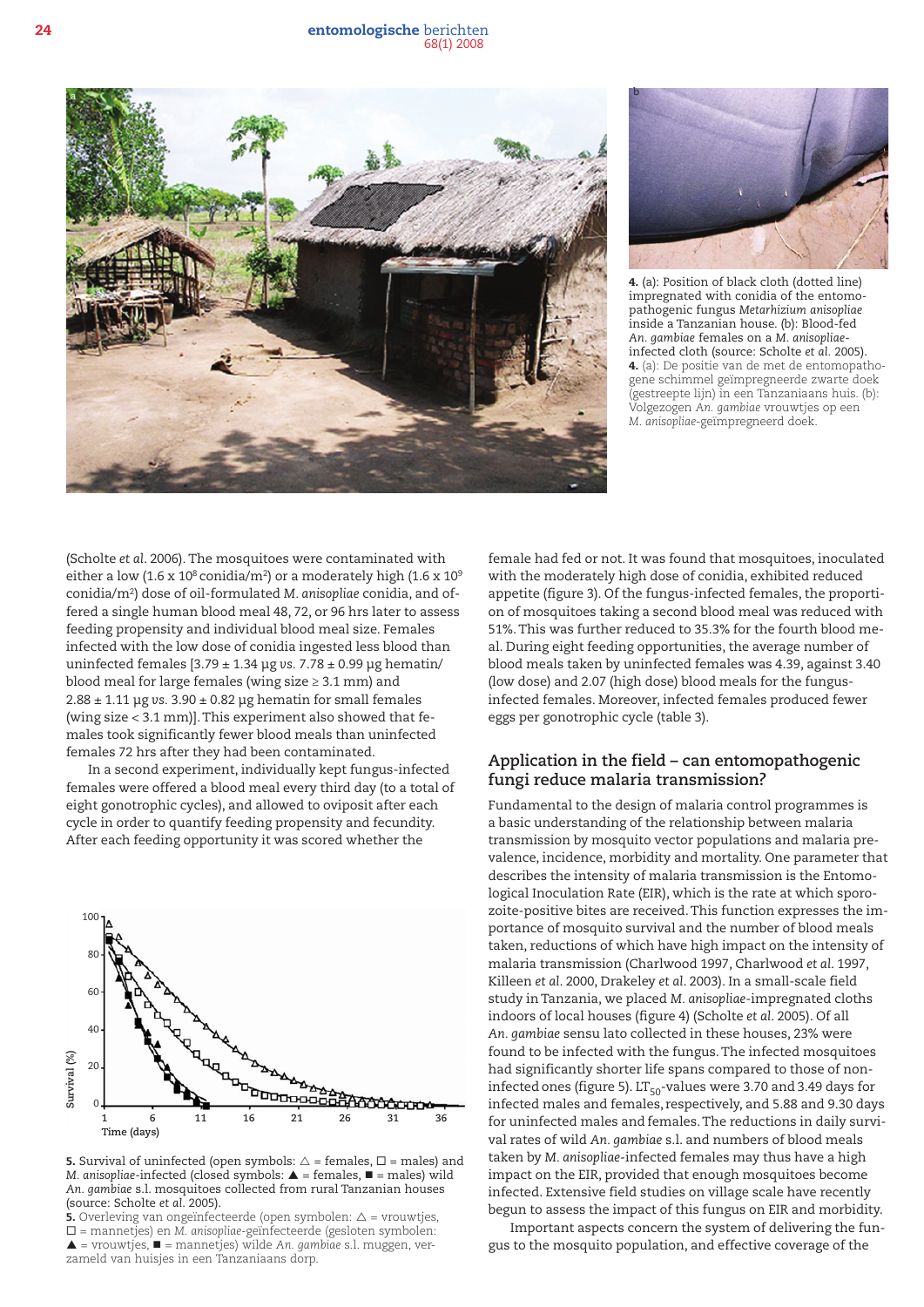targeted insect population with the fungus. In the field study in Tanzania, conidia were suspended in an 8% adjuvant oil formulation and applied on 3-m2 black cotton sheets.These sheets were placed inside houses on the ceiling and contaminated indoor-resting mosquitoes with the fungus. Increased size of these 'resting targets' and application in larger parts of human habitations may maximise coverage.

## **Application strategies**

Killeen *et al*. (2004) showed that the EIR can be drastically reduced with methods that do not require chemicals but are based on integration of a few moderately efficient vector control methods such as environmental management-based larval control and zooprophylaxis. In a similar way we envisage an integrated vector-control programme without any use of chemicals, where *M. anisopliae* is used against adult mosquito vectors in addition to biological larval control with *Bacillus thuringiensis* subsp. *israelensis* and/or *B. sphaericus* (Fillinger *et al*. 2003), and application of

untreated bed nets, push-pull methods with zooprophylaxis (Seyoum *et al*. 2002) and repellent plants (Seyoum *et al*. 2003). Larval control will reduce the number of emerging adults, whereas cattle in or near houses may prevent some of the vectors from feeding on humans. Repellent odours from live, potted, or burned plants around houses will diminish the numbers of mosquitoes entering the houses. Mosquitoes which are able to enter dwellings will be prevented to bite by bed nets (Guyatt & Snow 2002, Takken 2002). And if some of these mosquitoes that entered houses will be infected by *M. anisopliae* when they land on the 'resting targets', this will reduce their survival rate. None of these techniques, as stand-alone tools, is perfect, but the combination of these vector control methods may be very powerful and greatly enhance reductions of the EIR. Such a strategy may result in a more sustainable vector-borne disease control than the current ones based on potentially harmful chemicals. However, in order to be successful, substantial financial, political and local support for long-term and large-scale application is necessary.

#### **References**

- Becker N & Ascher KRS 1998. The use of *Bacillus thuringiensis* subsp. *israelensis* (*Bti*) against mosquitoes, with special emphasis on the ecological impact. Israel Journal of Entomology 32: 63-69.
- Becker N, Zgomba M, Petric D, Dahl C, Boase C, Lane J & Kaiser A 2003. Mosquitoes and their control. Kluwer Academic / Plenum Publishers.
- Blanford S, Chan BHK, Jenkins N, Sim D, Turner RJ, Read AF & Thomas MB 2005. Fungal pathogen reduces potential for malaria transmission. Science 308: 1638-1641.
- Brooke BD, Hunt RH, Chandre F, Carnevale P & Coetzee M 2002. Stable chromosomal inversion polymorphisms and insecticide resistance in the malaria vector mosquito *Anopheles gambiae* (Diptera: Culicidae). Journal of Medical Entomology 39: 568-573.
- Chandre F, Darriet F, Manga L, Akogbeto M, Faye O, Mouchet J & Guillet P 1999. Status of pyrethroid resistance in *Anopheles gambiae* sensu lato. Bulletin World Health Organ 77: 230-234.
- Chapman HC 1974. Biological control of mosquito larvae. Annual Review of Entomology 19: 33-59.
- Charlwood JD 1997. Vectorial capacity, species diversity and population cycles of anopheline mosquitoes (Diptera: Culicidae) from indoor light-trap collections in a house in southeastern Tanzania. African Entomology 5: 93-101.
- Charlwood JD, Smith T, Billingsley PF, Takken W, Lyimo EOK & Meuwissen JHET 1997. Survival and infection probabilities of anthropophagic anophelines from an area of high prevalence of *Plasmodium falciparum* in humans. Bulletin of Entomological Research 87: 455-453.
- Drakeley C, Schellenberg D, Kihonda J, Sousa CA, Arez AP, Lopez D, Lines J, Mshinda H, Lengeler C, Armstrong-Schellenberg J, Tanner M & Alonso P 2003. An estimation of the entomological inoculation rate for Ifakara: a semi-urban area in a region of intense malaria transmission in Tanzania. Tropical Medicine & International Health 8: 767-774.
- Fillinger U, Knols BGJ & Becker N 2003. Efficacy and efficiency of new *Bacillus thuringiensis* var. *israelensis* and *Bacillus sphaericus*

formulations against Afrotropical anophelines in Western Kenya. Tropical Medicine & International Health 8: 37-47.

- Goettel MS & Inglis GD 1997. Fungi: Hyphomycetes. In: Lacey LA (ed) Manual of techniques in insect pathology: 213-249. Academic Press.
- Guyatt HL & Snow RW 2002. The cost of not treating bednets. Trends in Parasitology 18: 12-16.
- Hemingway J & Ranson H 2000. Insecticide resistance in insect vectors of human disease. Annual Review of Entomology 45: 371-391.
- Kanzok SM & Jacobs-Lorena M 2006. Entomopathogenic fungi as biological insecticides to control malaria. Trends in Parasitology 22: 49-51.
- Kaya HK & Gaugler R 1993. Entomopathogenic nematodes. Annual Review of Entomology 38: 181-206.
- Killeen GF, McKenzie FE, Foy BD, Schieffelin C, Billingsley PF & Beier JC 2000. The potential impact of integrated malaria transmission control of entomologic inoculation rate in highly endemic areas. American Journal of Tropical Medicine and Hygiene 62: 545-551.
- Killeen GF, Seyoum A & Knols BGJ 2004. Rationalizing historical success of malaria control in Africa in terms of mosquito resource availability management. American Journal of Tropical Medicine and Hygiene 71 (suppl): 87-93.
- Knols BGJ & Thomas M 2006. Fungal entomopathogens for adult mosquito control – a look at the perspectives. Outlooks on Pest Management 17: 1-3.
- Legner EF 1995. Biological control of Diptera of medical and veterinary importance. Journal of Vector Ecology 20: 59-120.
- Roberts DW 1967. Some effects of *Metarhizium anisopliae* and its toxins on mosquito larvae. In: Laan PA van der (ed) Insect pathology and microbial control: 243-246. North-Holland Publishing Company.
- Scholte EJ 2004a. The entomopathogenic fungus *Metarhizium anisopliae* for mosquito control. Impact on the adult stage of the African malaria vector *Anopheles gambiae* and filariasis vector *Culex quinquefasciatus*. PhD-thesis, Wageningen University.
- Scholte EJ, Knols BGJ, Samson RA & Takken W 2004b. Entomopathogenic fungi for

mosquito control: A review. Journal of Insect Science 4: 19-42.

- Scholte EJ, Knols BGJ & Takken W 2006. Infection of the malaria mosquito *Anopheles gambiae* with the entomopathogenic fungus *Metarhizium anisopliae* reduces blood-feeding and fecundity. Journal of Invertebrate Pathology 91: 43-49.
- Scholte EJ, Ng'habi K, Kihonda J, Takken W, Paaijmans K, Abdulla S, Killeen GF & Knols BGJ 2005. An entomopathogenic fungus for control of adult African malaria mosquitoes. Science 308: 1641-1642.
- Scholte EJ, Njiru BN, Smallegange RC, Takken W & Knols BGJ 2003a. Infection of malaria (*Anopheles gambiae* s.s.) and filariasis (*Culex quinquefasciatus*) vectors with the entomopathogenic fungus *Metarhizium anisopliae*. Malaria Journal 2: 29-36.
- Scholte EJ, Takken W & Knols BGJ 2003b. Pathogenicity of five East African entomopathogenic fungi to adult *Anopheles gambiae* s.s. (Diptera: Culicidae) mosquitoes. Proceedings of the Section Experimental and Applied Entomology of the Netherlands Entomological Society (NEV, Amsterdam) 14: 25-29.
- Seyoum A, Balcha F, Balkew M, Ali A & Gebre-Michael T 2002. Impact of cattle keeping on human biting rate of anopheline mosquitoes and malaria transmission around Ziway, Ethiopia. East African Medical Journal 79: 485-489.
- Seyoum A, Killeen GF, Kabiru EW, Knols BGJ & Hassanali A 2003. Field efficacy of thermally expelled or live potted repellent plants against African malaria vectors in western Kenya. Tropical Medicine & International Health 8: 1005-1011.
- Strasser H, Vey A & Butt TM 2000. Are there any risks in using entomopathogenic fungi for pest control, with particular reference to the bioactive metabolites of *Metarhizium*, *Tolypocladium* and *Beauveria* species? Biocontrol Science and Technology 10: 717-735.
- Takken W 2002. Do insecticide-treated bednets have an effect on malaria vectors? Tropical Medicine & International Health 7: 1022-1030.
- Thomas MB, Blanford S, Jenkins NE, Killeen GF, Knols BGJ, Read AF, Scholte E-J & Takken W 2005. Benefits and risks in malaria control: A response. Science 310: 49.